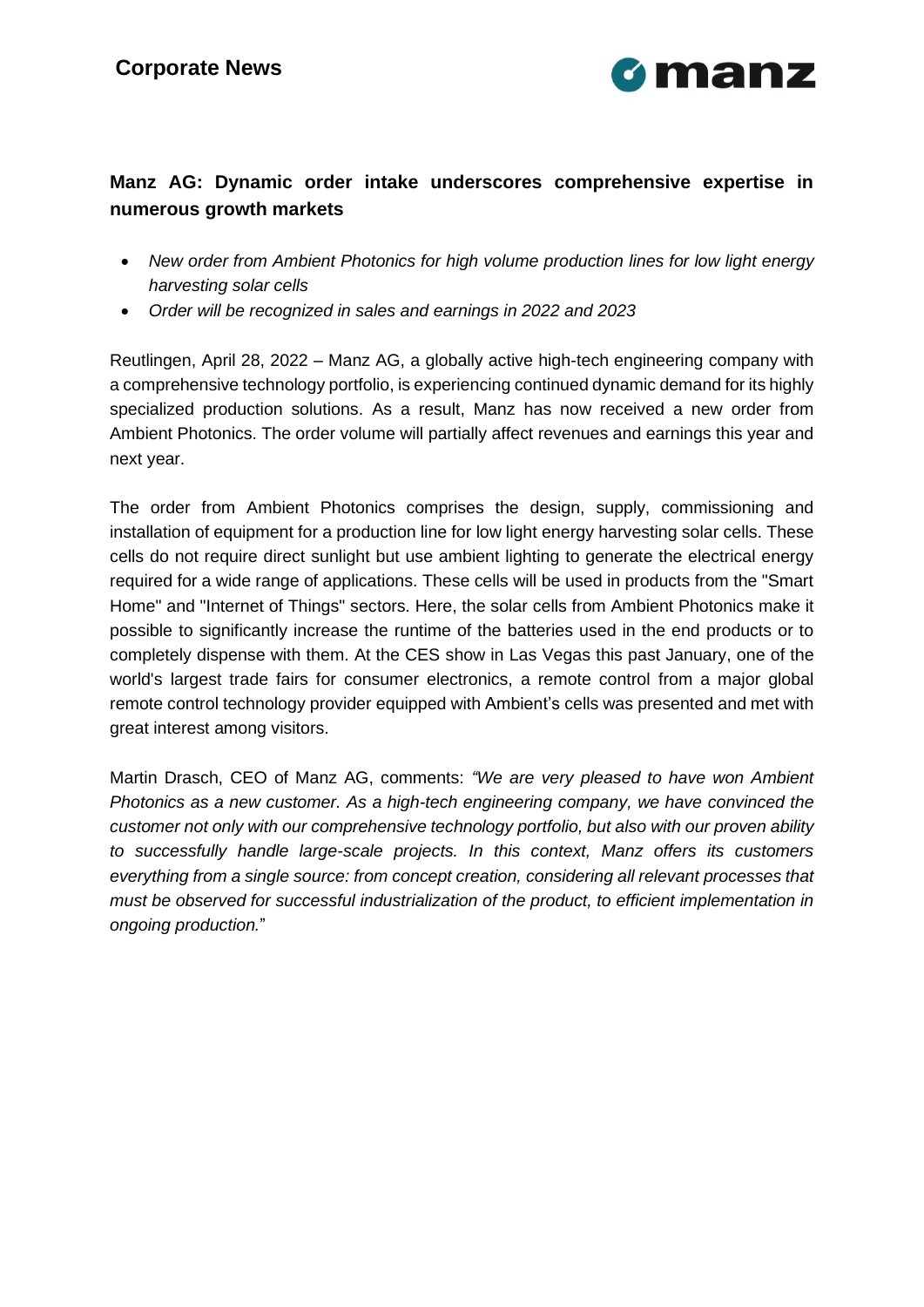

## **Company Profile:**

#### **Manz AG - engineering tomorrow's production**

Manz AG is a globally active high-tech engineering company.

With a focus on the automotive industry and electromobility, battery production, electronics, energy, and medical technology, Manz develops and builds innovative and efficient production solutions: From customized single machines for laboratory production or pilot and small series production, to standardized modules and equipment, to turnkey lines for mass production.

Technologically, Manz's production equipment is based on many years of experience in automation, laser processing, inspection systems, and wet chemistry.

With currently around 1,400 employees, the Manz Group develops and produces in Germany, Slovakia, Hungary, Italy, China and Taiwan. Sales and service subsidiaries also exist in the USA and India.

Manz AG was founded in 1987 and has been listed on the Frankfurt Stock Exchange since 2006. In fiscal year 2021, the Group generated revenues of around 227 million euros.

### **Contact:**

Manz AG Axel Bartmann Tel.: +49 (0)7121 – 9000-395 Fax: +49 (0)7121 – 9000-99 E-Mail: [abartmann@manz.com](mailto:abartmann@manz.com)

cometis AG Claudius Krause Tel.: +49 (0)611 – 205855-28 Fax: +49 (0)611 – 205855-66 E-Mail: [krause@cometis.de](mailto:krause@cometis.de)